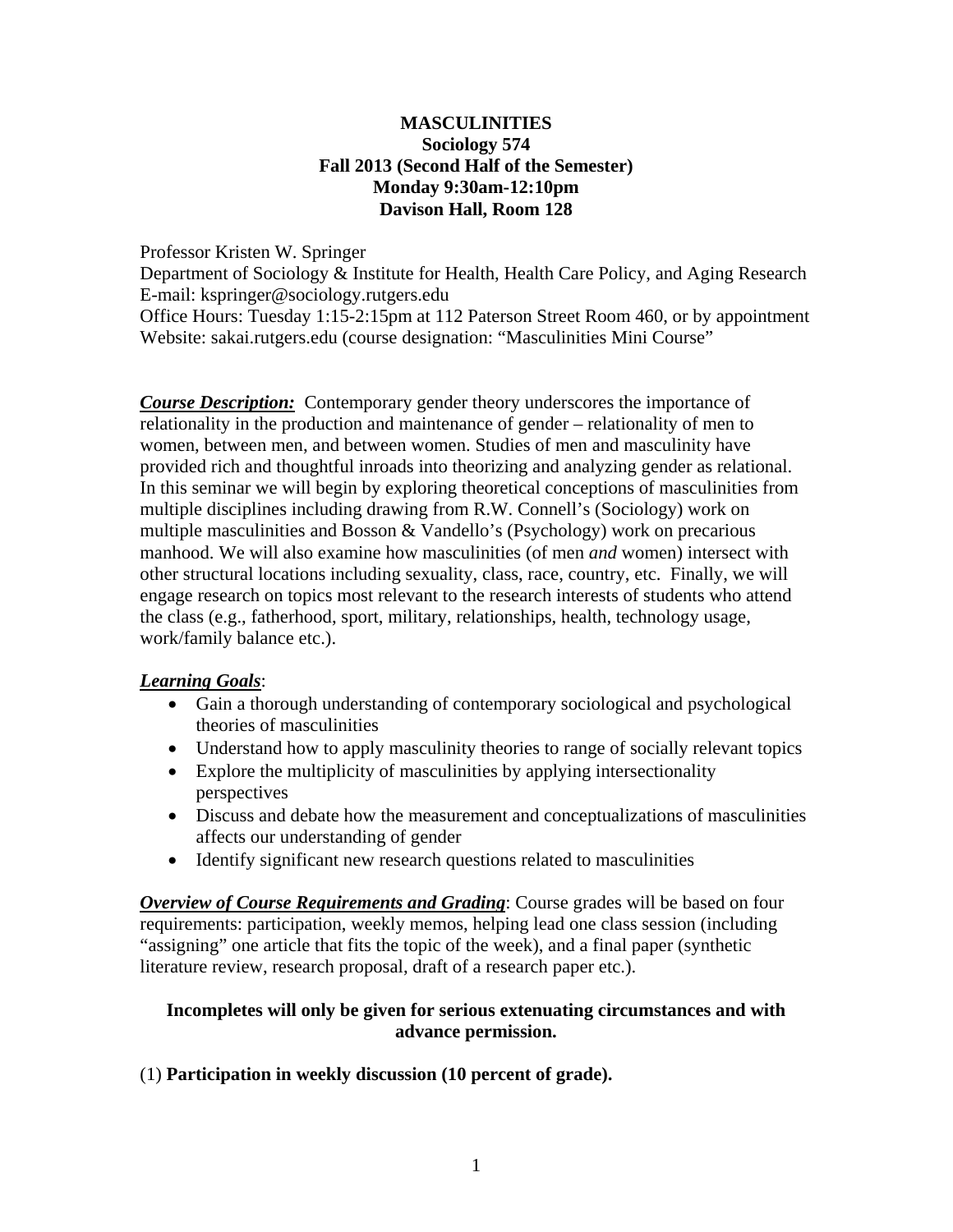I expect everyone to be fully prepared and participatory. This means reading all of the assignment material *before* class as well as reading all of the memos *before* class.

## (2) **Weekly memos (6 weeks \* 5 percent = 30 percent)**

In order to best engage with the material, students must submit (to Sakai) a memo engaging with the reading material by **noon on the Sunday before class**. Memos are due for each class, except for the one class you facilitate. These memos should integrate the readings (not summarize or analyze individual articles) in a way that shows you've read all of the work and are thinking through some of the issues in the material. The memos should also include questions and/or observations that you would like to discuss in the class.

# (3) **Class facilitation (10 percent of grade)**

During the semester each student is required to facilitate discussion in one class. I've built the class around the topics that most interest you and so I've assigned each of you to facilitate the class that most closely fits with your stated interests. If this doesn't work for you, please let me know ASAP so we can make other arrangements. On the day you facilitate, come prepared with questions and discussion topics to facilitate

conversation. Further, make sure you read all student memos/reflections in planning your discussion. Summarizing the reading in a way that presumes others in class have not read them is not facilitating the class discussion.

Further, because this class is built around your interests, I'd like each of you to supplement my readings with one additional piece that you think is a necessary compliment to what I've chosen and/or that more directly reflects your particular interests (these will be indicated with a "\*" on the syllabus). These papers should be selected a week before the class you will facilitate.

# (4) **Final paper (50 percent of grade)**

The culminating project for this class will be a research-focused paper. I would very much like this paper to be useful for your graduate school career, in that it will be something like a draft of a QP, dissertation proposal, a research outline of a project you are considering, a draft of a manuscript you are submitting for publication, or a synthetic review of the literature on a topic you are interesting in learning more about. It is therefore difficult to set exact parameters of length and scope, because it will vary dramatically dependent on what you want to do. As a guidepost, I'll say that if you are starting something from scratch for this paper, I'd expect it to be about 7-10 pages plus references. However, if you are reworking something you've already begun, I'd expect it to be more fleshed out and the appropriate length for what you are working on.

I'd like you to submit a one-page description of what you'd like to do for your paper no later than November  $20<sup>th</sup>$ . Also, feel free to meet with me about your project ideas at any time. Final papers will be due on December  $16<sup>th</sup>$ .

*Diversity Statement: The Rutgers Sociology Department strives to create an* environment that supports and affirms diversity in all manifestations, including race, ethnicity, gender,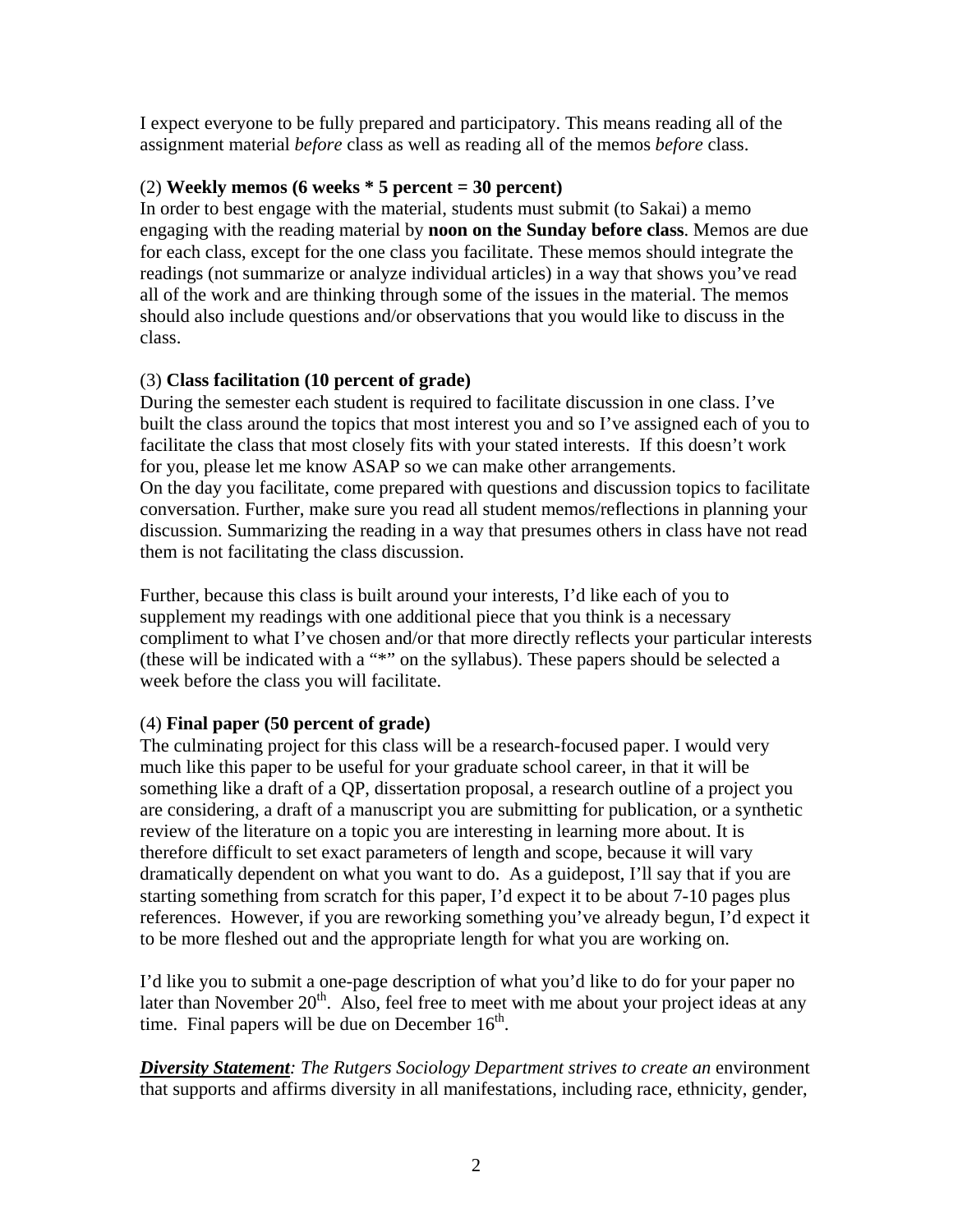sexual orientation, religion, age, social class, disability status, region/country of origin, and political orientation. We also celebrate diversity of theoretical and methodological perspectives among our faculty and students and seek to create an atmosphere of respect and mutual dialogue. We have zero tolerance for violations of these principles and have instituted clear and respectful procedures for responding to such grievances.

*Schedule and Readings:* All readings will be on our Sakai website. Once we solidify the specific topics on the first week of class, I will finalize the reading list.

# **Week 1 (October 28th): Theories of Masculinity (Mary)**

Levant, R. F. (1996). The new psychology of men. *Professional psychology: Research and Practice*, *27*(3), 259-265.

Wood, W., & Eagly, A. H. (2002). A cross-cultural analysis of the behavior of women and men: implications for the origins of sex differences. *Psychological Bulletin*, *128*(5), 699-727.

\*Prentice, D. A., & Carranza, E. (2002). What women and men should be, shouldn't be, are allowed to be, and don't have to be: The contents of prescriptive gender stereotypes. *Psychology of Women Quarterly, 26*, 269-281.

Connell, R. W., & Messerschmidt, J. W. (2005). Hegemonic masculinity rethinking the concept. *Gender & Society*, *19*(6), 829-859.

Wetherell, M., & Edley, N. (1999). Negotiating hegemonic masculinity: Imaginary positions and psycho-discursive practices. *Feminism & Psychology*, *9*(3), 335-356.

Vandello, J. A., Bosson, J. K., Cohen, D., Burnaford, R. M., & Weaver, J. R. (2008). Precarious manhood. *Journal of Personality and Social Psychology*, *95*(6), 1325.

# **Week 2 (November 4th): Fathering/Family with a Focus on Heterosexual Families (Brittany)**

## **Required Readings**

Cooper, M. (2000). Being the "go-to guy": Fatherhood, masculinity, and the organization of work in Silicon Valley. *Qualitative Sociology*, *23*(4), 379-405.

Gavanas, A. (2004). Domesticating masculinity and masculinizing domesticity in contemporary US fatherhood politics. *Social Politics: International Studies in Gender, State & Society*, *11*(2), 247-266.

Shows, C., & Gerstel, N. (2009). Fathering, Class, and Gender A Comparison of Physicians and Emergency Medical Technicians. *Gender & Society*, *23*(2), 161-187.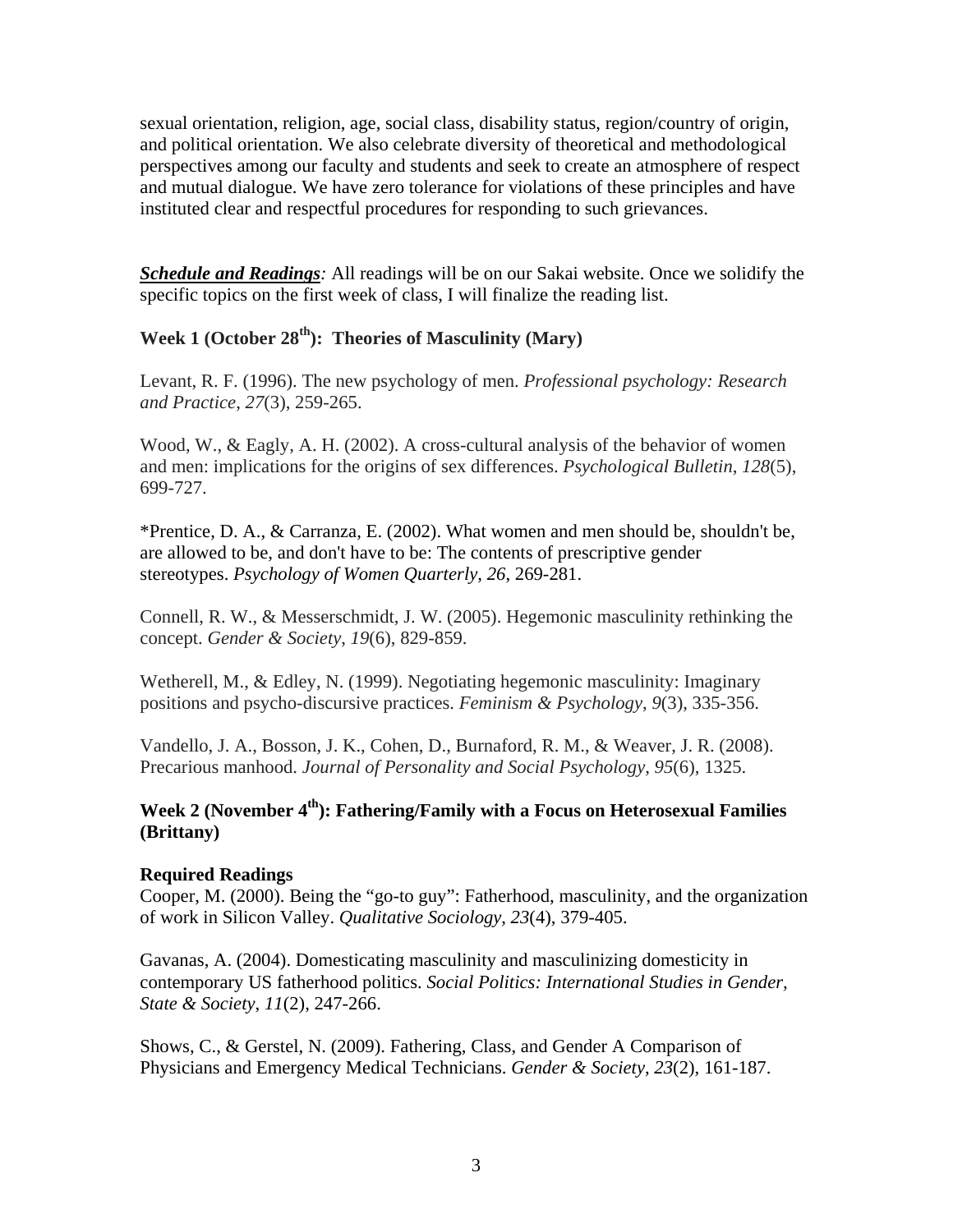Thébaud, S. (2010). Masculinity, Bargaining, and Breadwinning Understanding Men's Housework in the Cultural Context of Paid Work. *Gender & society*, *24*(3), 330-354.

Blanc, A. K. (2001). The effect of power in sexual relationships on sexual and reproductive health: an examination of the evidence. *Studies in family planning*, *32*(3), 189-213.

#### **Recommended Readings**

\*Gerson, K. (1993). *No Man's Land: Men's Changing Commitments to Family and Work.*  New York: BasicBooks. Pgs. 1-37.

Miller, T. (2011). Falling back into gender? Men's narratives and practices around firsttime fatherhood. *Sociology*, *45*(6), 1094-1109.

Berger, L. M., Carlson, M. J., Bzostek, S. H., & Osborne, C. (2008). Parenting practices of resident fathers: The role of marital and biological ties. *Journal of Marriage and Family*, *70*(3), 625-639.

Holth, L., & Mellstrom, U. (2011). Revisiting engineering, masculinity and technology studies: Old structures with new openings. *International Journal of Gender, Science and Technology*, *3*(2), 313-329.

Fennell, J. L. (2011). Men Bring Condoms, Women Take Pills Men's and Women's Roles in Contraceptive Decision Making. *Gender & Society*, *25*(4), 496-521.

# **Week 3 (November 11th): Employment, Technology, Occupational Segregation (Lindsay)**

#### **Required Readings**

 Acker, J. (1990). Hierarchies, jobs, bodies: A theory of gendered organizations. *Gender & society*, *4*(2), 139-158.

Wingfield, A. H. (2009). Racializing the Glass Escalator Reconsidering Men's Experiences with Women's Work. *Gender & Society*, *23*(1), 5-26.

Schilt, K. (2006). Just one of the guys? How transmen make gender visible at work. *Gender & Society*, *20*(4), 465-490.

\*Lupton, B. (2006). Explaining Men's Entry into Female‐Concentrated Occupations: Issues of Masculinity and Social Class. *Gender, Work & Organization*, *13*(2), 103-128.

Lohan, M., & Faulkner, W. (2004). Masculinities and technologies. *Men and Masculinities*, *6*(4), 319-329.

Mellström, U. (2004). Machines and Masculine Subjectivity Technology as an Integral Part of Men's Life Experiences. *Men and Masculinities*, *6*(4), 368-382.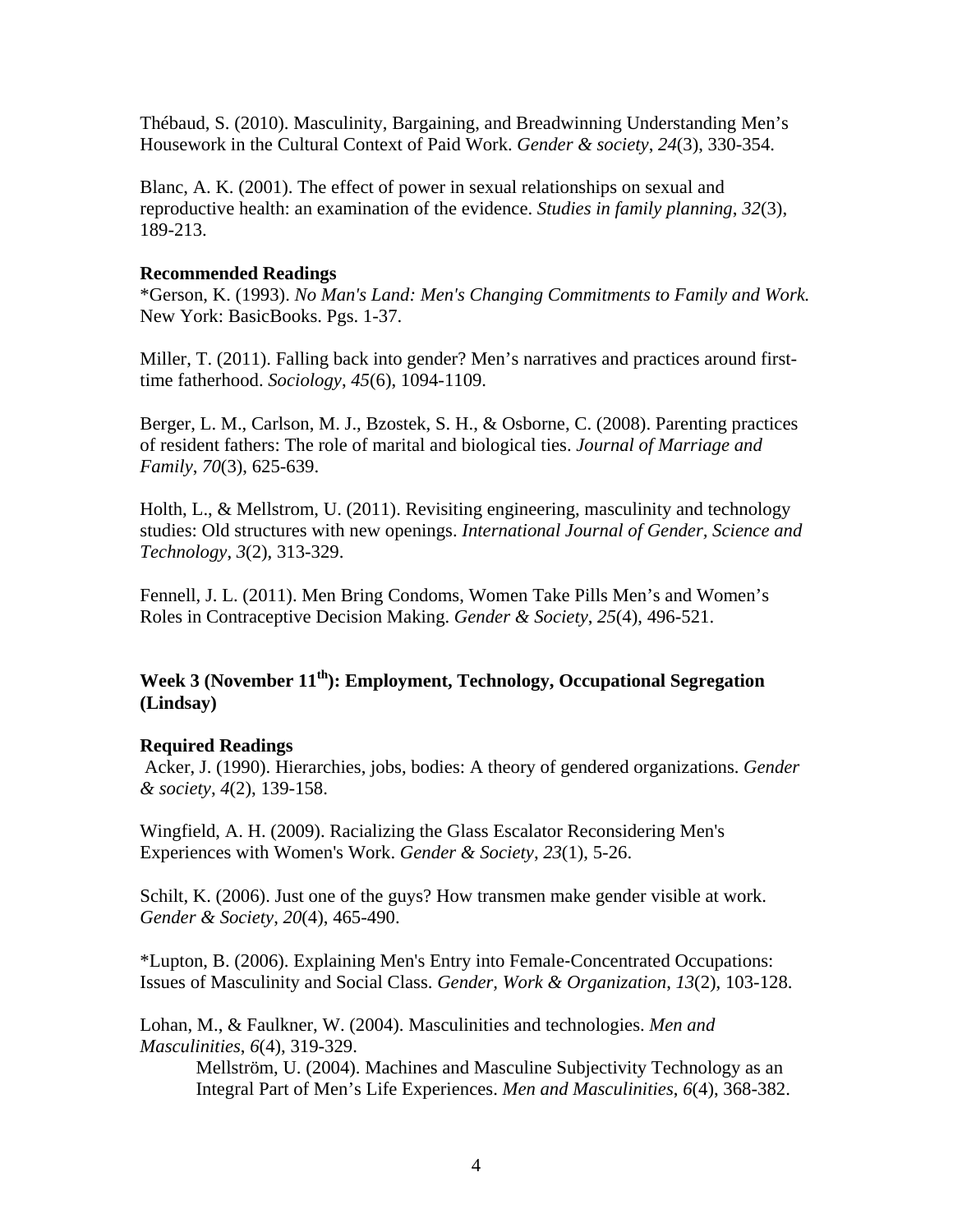#### **Recommended Readings**

Hodges, M. J., & Budig, M. J. (2010). Who gets the daddy bonus? Organizational hegemonic masculinity and the impact of fatherhood on earnings. *Gender & Society*, *24*(6), 717-745.

Williams, C. L. (1992). The glass escalator: Hidden advantages for men in the" female" professions. *Social problems*, 253-267.

Snyder, K. A., & Green, A. I. (2008). Revisiting the glass escalator: The case of gender segregation in a female dominated occupation. *Social Problems*, *55*(2), 271-299.

Budig, M. J. (2002). Male advantage and the gender composition of jobs: Who rides the glass escalator. *Soc. Probs.*, *49*, 258.

Killewald, A. (2013). A Reconsideration of the Fatherhood Premium Marriage, Coresidence, Biology, and Fathers' Wages. *American Sociological Review*, *78*(1), 96- 116.

Miller, S. L., Forest, K. B., & Jurik, N. C. (2003). Diversity in Blue Lesbian and Gay Police Officers in a Masculine Occupation. *Men and Masculinities*, *5*(4), 355-385.

Frehill, L. M. (2004). The gendered construction of the engineering profession in the United States, 1893–1920. *Men and Masculinities*, *6*(4), 383-403.

# **Week 4 (November 18th): Dietary Behaviors, Health, and Health Decision Making (Teja)**

## **Required**

Julier, A., & Lindenfeld, L. (2005). Mapping men onto the menu: Masculinities and food. *Food & Foodways*, *13*(1-2), 1-16.

Roos, G., Prättälä, R., & Koski, K. (2001). Men, masculinity and food: interviews with Finnish carpenters and engineers. *Appetite*, *37*(1), 47-56.

Nelson, C. C., Sapp, A., Berkman, L. F., Li, Y., & Sorensen, G. (2011). Allocation of household responsibilities influences change in dietary behavior. *Social Science & Medicine*, *73*(10), 1517-1524.

\*Mróz, L. W., Chapman, G. E., Oliffe, J. L., & Bottorff, J. L. (2011). Men, food, and prostate cancer: gender influences on men's diets. *American journal of men's health*, *5*(2), 177-187.

Courtenay, W. H. (2000). Constructions of masculinity and their influence on men's wellbeing: a theory of gender and health. *Social science & medicine*, *50*(10), 1385-1401.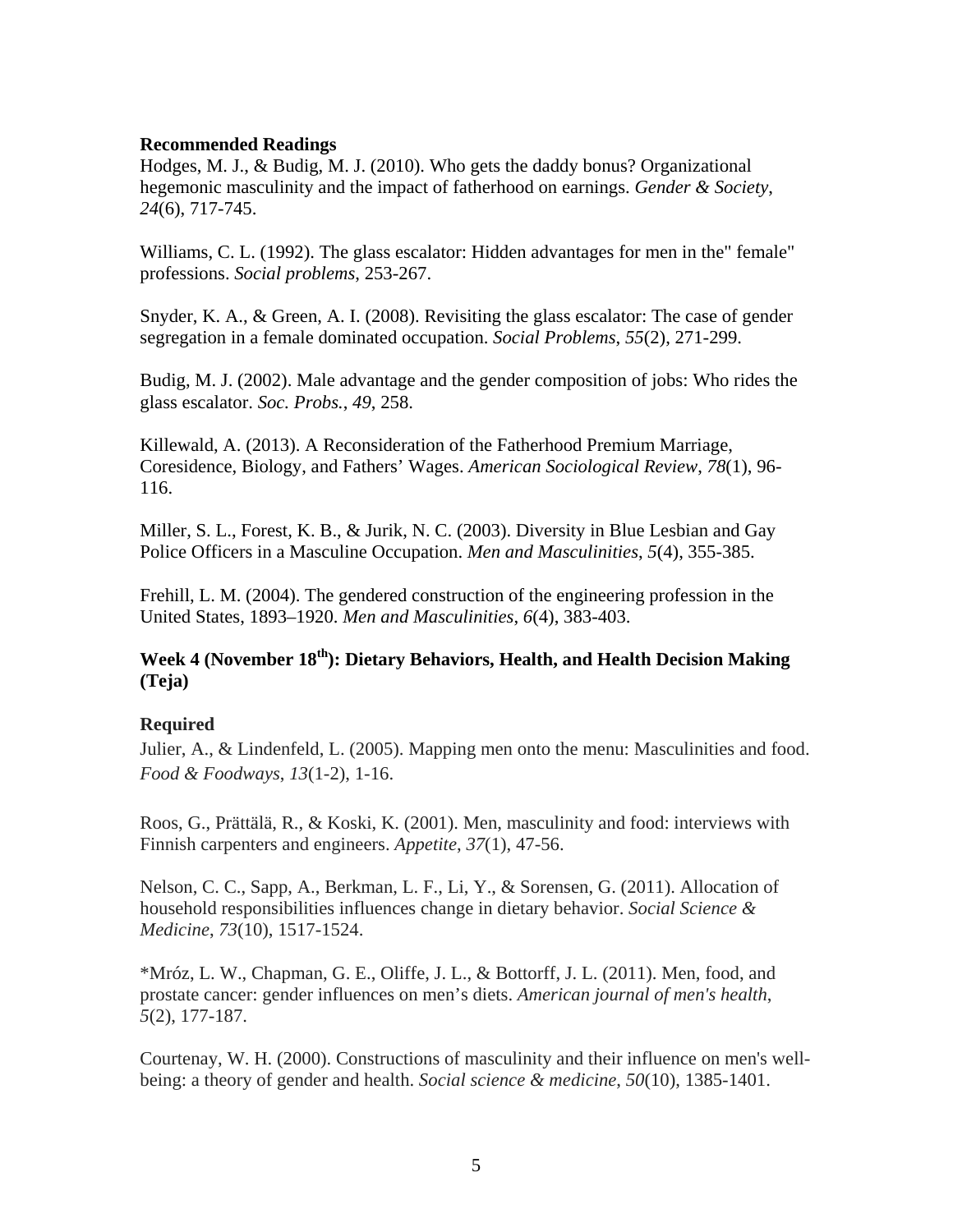## **Recommended**

Roy, P. (2002). Meat–Eating, Masculinity, and Renunciation in India: A Gandhian Grammar of Diet. *Gender & History*, *14*(1), 62-91.

Sobal, J. (2005). Men, meat, and marriage: Models of masculinity. *Food & Foodways*, *13*(1-2), 135-158.

Springer, K. W., & Mouzon, D. M. (2011). "Macho Men" and Preventive Health Care Implications for Older Men in Different Social Classes. *Journal of Health and Social Behavior*, *52*(2), 212-227.

# **Week 5 (November 25th): Intersectionality (Brandon)**

## **Required**

Choo, H. Y., & Ferree, M. M. (2010). Practicing Intersectionality in Sociological Research: A Critical Analysis of Inclusions, Interactions, and Institutions in the Study of Inequalities. Sociological Theory, 28(2), 129-149.

Coston, B. M., & Kimmel, M. (2012). Seeing privilege where it isn't: Marginalized masculinities and the intersectionality of privilege. Journal of Social Issues, 68(1), 97- 111.

Calasanti, T. (2004). Feminist gerontology and old men. The Journals of Gerontology Series B: Psychological Sciences and Social Sciences, 59(6), S305-S314

Griffith, D. M. (2012). An intersectional approach to Men's Health. Journal of Men's Health, 9(2), 106-112.

Warner, L. R. (2008). A best practices guide to intersectional approaches in psychological research. Sex Roles, 59(5-6), 454-463.

## **Recommended**

Acker, J. (2006). Inequality regimes gender, class, and race in organizations. Gender  $\&$ Society, 20(4), 441-464.

Carbado, D. W. (2013). Colorblind intersectionality. Signs, 38(4), 811-845

\*Collins, P. H. (2000). Black feminist thought: Knowledge, consciousness, and the politics of empowerment. Psychology Press.

McCall, L. (2005). The complexity of intersectionality. Signs, 30(3), 1771-1800.

# **Week 6 (December 2nd): Sexuality (Jeremy)**

# **Required**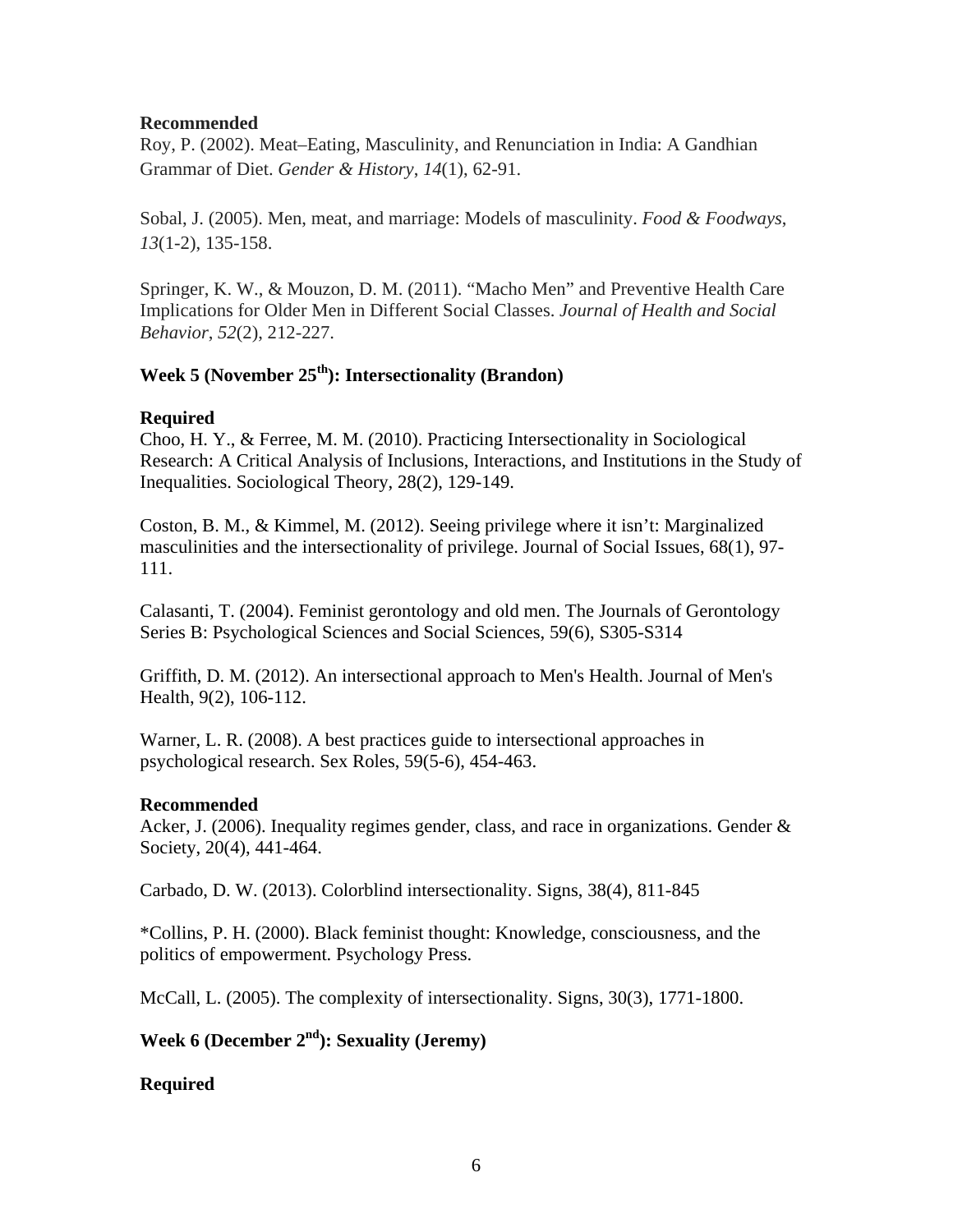Murnen, S. K., Wright, C., & Kaluzny, G. (2002). If "boys will be boys," then girls will be victims? A meta-analytic review of the research that relates masculine ideology to sexual aggression. *Sex Roles*, *46*(11-12), 359-375.

Garlick, S. (2010). Taking control of sex? Hegemonic masculinity, technology, and internet pornography. *Men and Masculinities*, *12*(5), 597-614.

Kazyak, E. (2012). Midwest or Lesbian? Gender, Rurality, and Sexuality. *Gender & Society*, *26*(6), 825-848.

Gangestad, S. W., Thornhill, R., & Garver-Apgar, C. E. (2010). Men's facial masculinity predicts changes in their female partners' sexual interests across the ovulatory cycle, whereas men's intelligence does not. *Evolution and Human Behavior*, *31*(6), 412-424.

Zheng, L., Hart, T. A., & Zheng, Y. (2013). Attraction to Male Facial Masculinity in Gay Men in China: Relationship to Intercourse Preference Positions and Sociosexual Behavior. *Archives of sexual behavior*, 1-10.

## **Recommended**

Pascoe, C. J. (2011). *Dude, You're a Fag: Masculinity and Sexuality in High School, With a New Preface*. Univ of California Press.

Swarr, A. L. (2012). Paradoxes of Butchness: Lesbian Masculinities and Sexual Violence in Contemporary South Africa. *Signs*, *37*(4), 961-986.

Rupp, L. J., Taylor, V., & Shapiro, E. I. (2010). Drag queens and drag kings: The difference gender makes. *Sexualities*, *13*(3), 275-294.

Valocchi, S. (2005). Not Yet Queer Enough The Lessons of Queer Theory for the Sociology of Gender and Sexuality. *Gender & Society*, *19*(6), 750-770.

\*Dworkin, S. L., & O'Sullivan, L. (2005). Actual versus desired initiation patterns among a sample of college men: Tapping disjunctures within traditional male sexual scripts. *Journal of Sex Research*, *42*(2), 150-158.

# **Week 7 (December 9th): Adolescent/Youth Masculinity (John)**

## **Required**

Pascoe, C. J. (2005). 'Dude, you're a fag': Adolescent masculinity and the fag discourse. *Sexualities*, *8*(3), 329-346.

Kimmel, M. S., & Mahler, M. (2003). Adolescent Masculinity, Homophobia, and Violence Random School Shootings, 1982-2001. *American behavioral scientist*, *46*(10), 1439-1458.

Kimmel M.S. & Leek C. (2012). The unbearable whiteness of suicide-by-massmurder. *Huffington Post*. 12/13/2012.